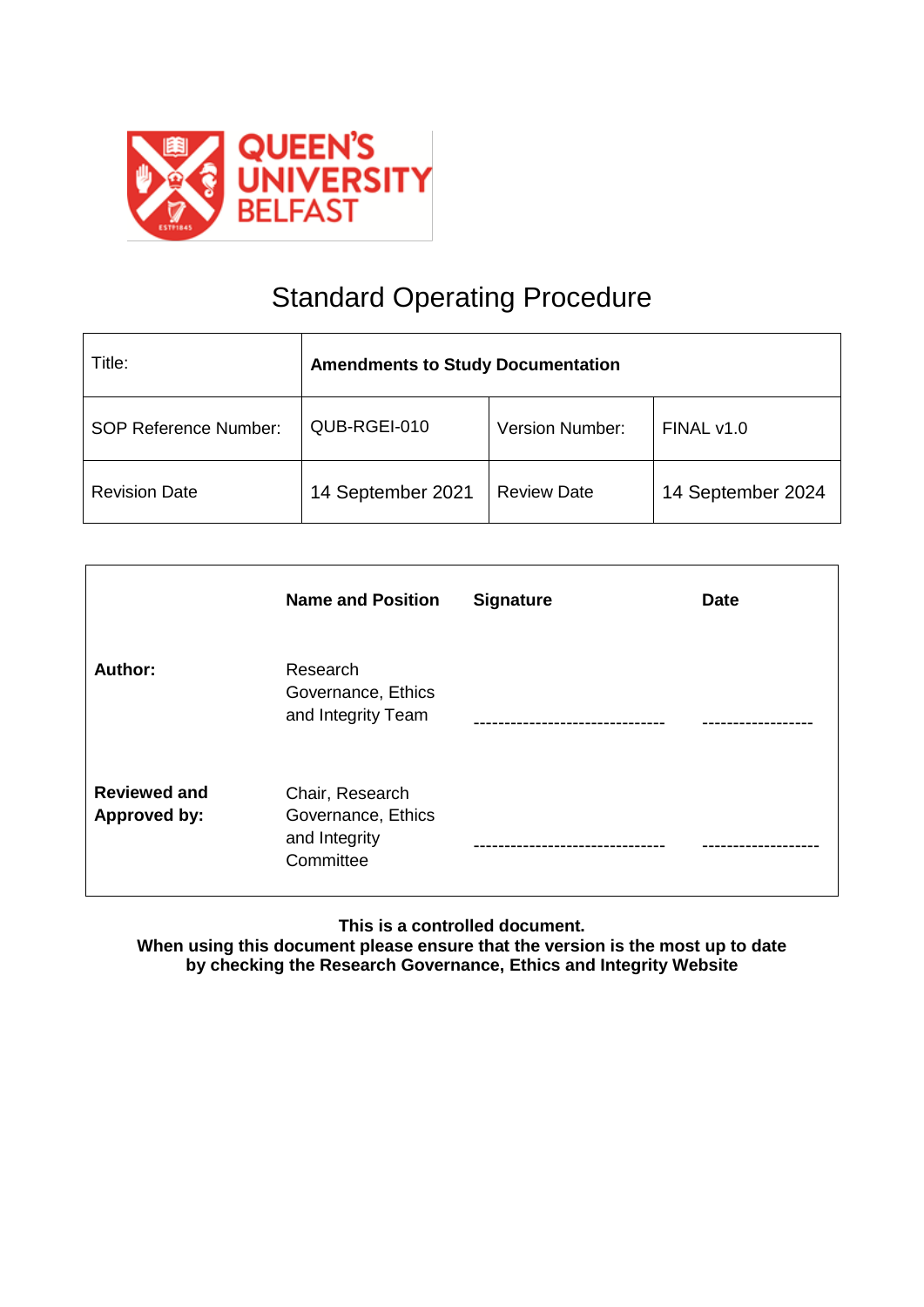# **Do Not Copy**

# Revision Log

| Previous<br>Version<br>number | Date of<br>Review/Modification | Reason for<br>Review/Modification | <b>New Version Number</b> |
|-------------------------------|--------------------------------|-----------------------------------|---------------------------|
|                               |                                |                                   |                           |
|                               |                                |                                   |                           |
|                               |                                |                                   |                           |
|                               |                                |                                   |                           |
|                               |                                |                                   |                           |
|                               |                                |                                   |                           |
|                               |                                |                                   |                           |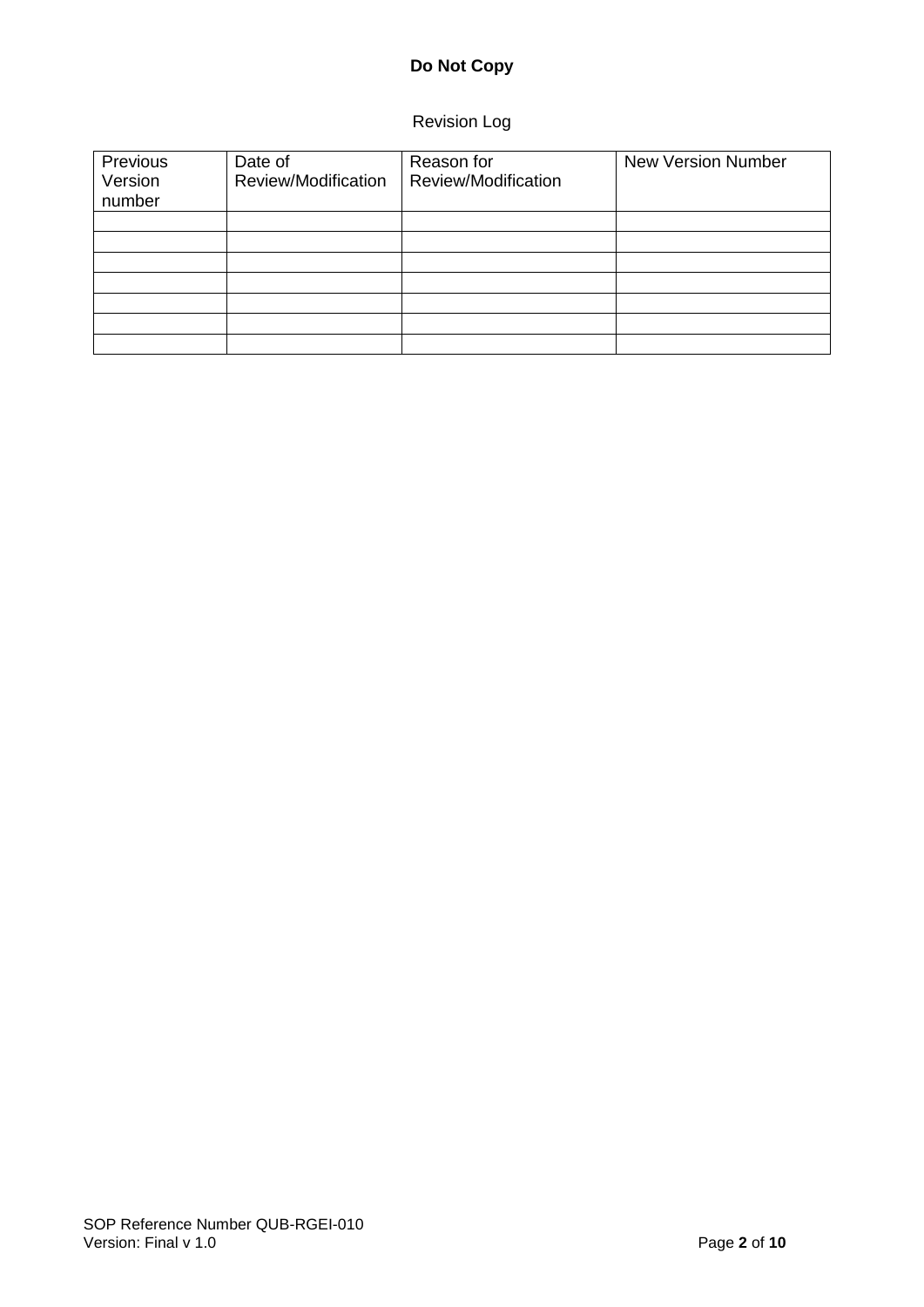#### **1. Purpose**

This Standard Operating Procedure (SOP) describes the procedure to be followed when amendments are made to a study protocol that has previously received a favourable opinion from an NHS/HSC Research Ethics Committee (REC), or has received approval from an NHS/HSC Trust.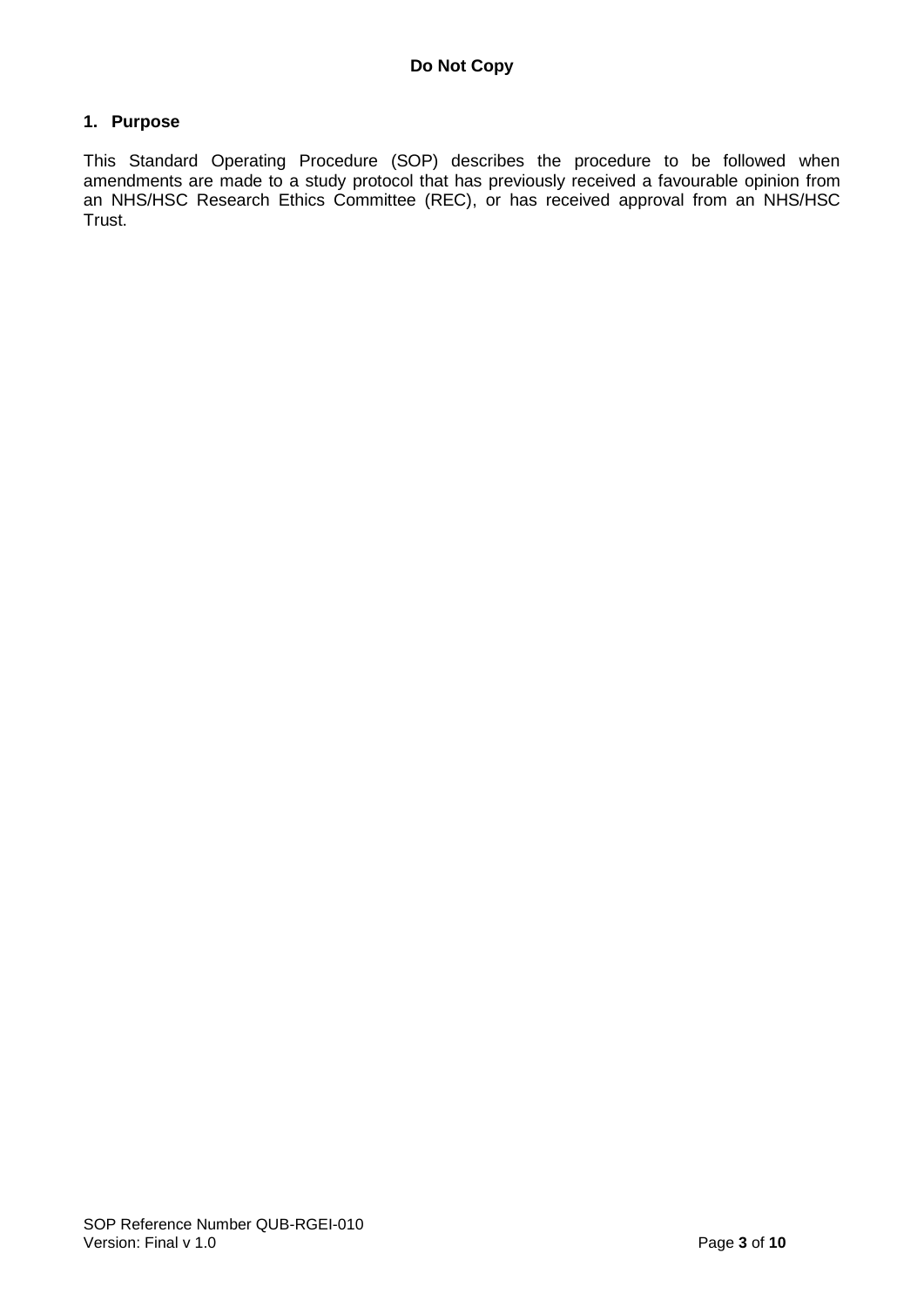### **2. Procedure – Category B studies Substantial**



\**For sites in other devolved nations additional approvals will be required eg HRA*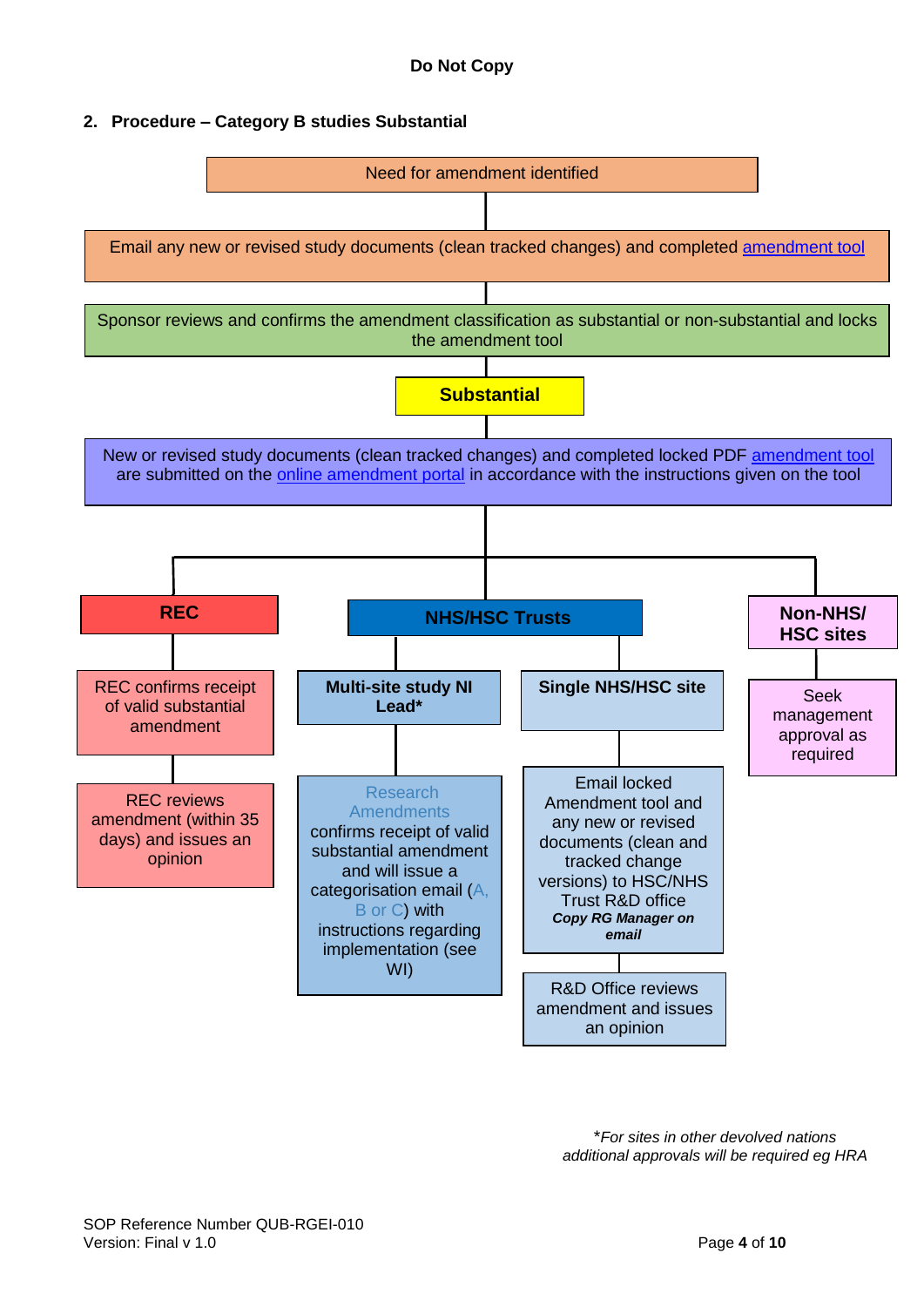## **Procedure – Category B studies Non-Substantial**

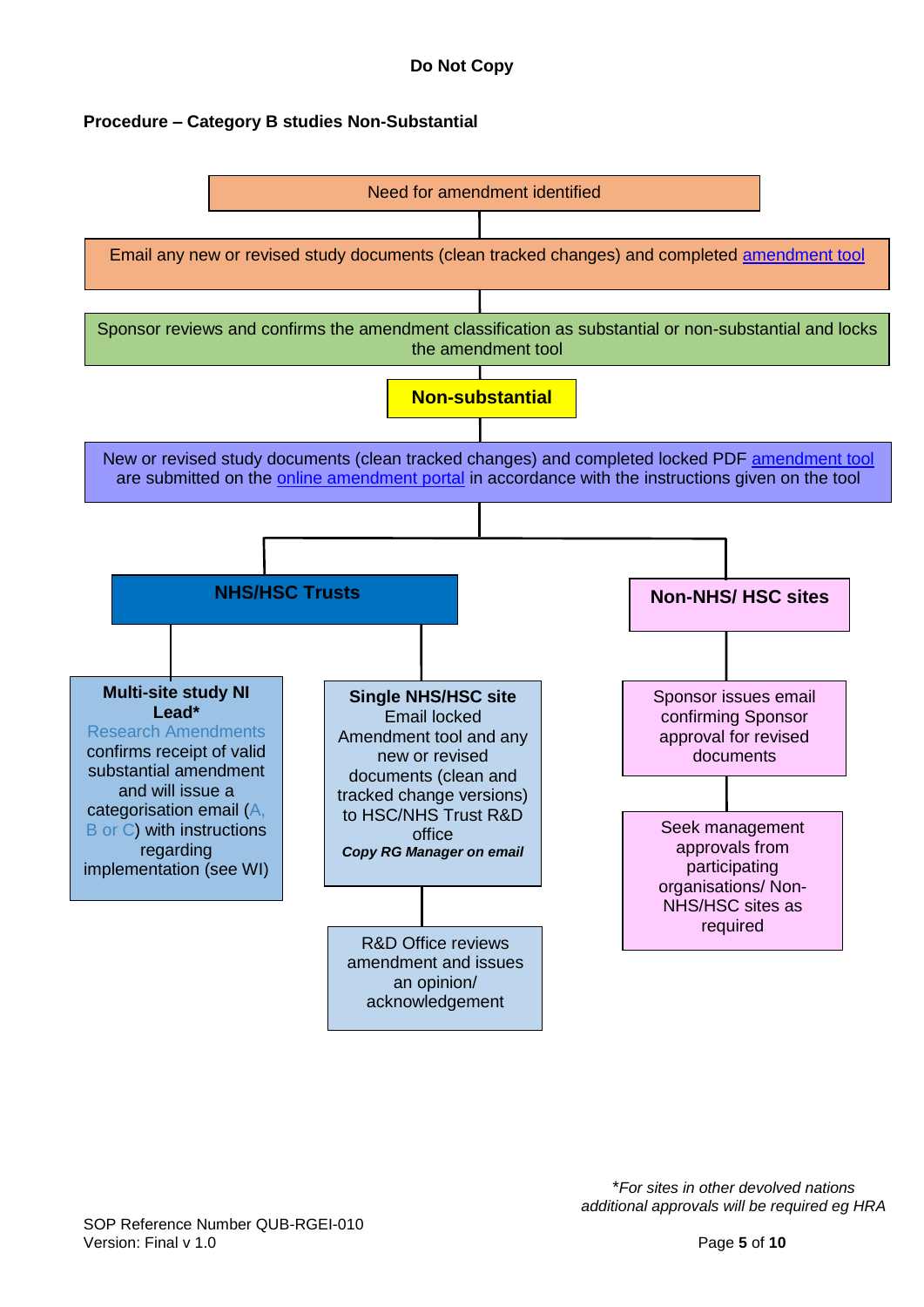#### **3. References**

Health Research Authority Amendment tool <https://www.myresearchproject.org.uk/help/hlpamendments.aspx#Amendment-Tool> (last accessed September 2021) Online portal for Amendment submission <https://www.myresearchproject.org.uk/help/hlpamendments.aspx#Online-Submission> (last accessed September 2021) IRAS Amendments for projects conducted in NHS/HSC <https://www.myresearchproject.org.uk/help/hlpamendmentsresearch.aspx> (last accessed September 2021)

#### **4. Appendices**

Work Instructions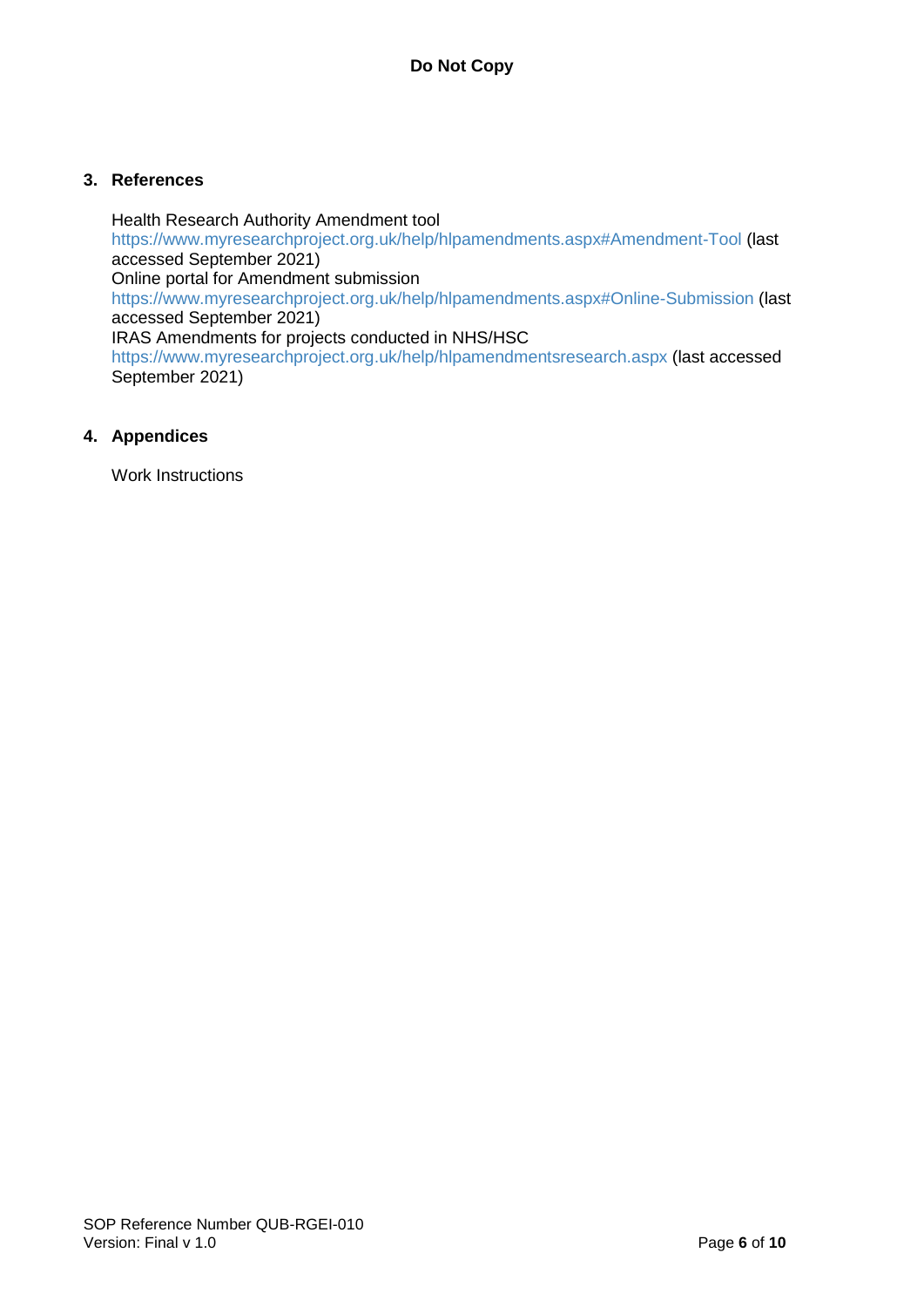#### **Work Instructions**

#### **General**

1. An amendment is any deviation from, or change(s) to the study protocol or other essential study documentation during the life of the study. An amendment can be either minor or substantial in nature.

A non-substantial or minor amendment is one that has no significant implications for a research participant, or alters the management or conduct of the study. Examples of minor amendments include:

- Correcting typing errors, minor clarifications of essential documents
- changes to the research team (other than the Chief Investigator)
- changes in funding arrangements
- changes in the documents used by the research team to record study data
- changes in the logistical arrangements for storing or transporting samples
- extensions of the study period
- inclusion of additional NHS/HSC research sites

A substantial amendment is an amendment to the protocol or other supporting documentation, where they are likely to have a significant impact on one or more of the following:

- changes to the design or methodology of the study, or to background information likely to have a significant impact on its scientific value
- changes to the procedures undertaken by participants
- changes likely to have a significant impact on the safety or physical or mental integrity of participants, or to the risk/benefit assessment for the study
- significant changes to study documentation such as participant information sheets, consent forms, questionnaires, letters of invitation, letters to GPs or other clinicians, information sheets for relatives or carers
- a change of sponsor(s) or sponsor's legal representative;
- appointment of a new chief investigator
- a change to the insurance or indemnity arrangements for the study
- inclusion of a new trial site (not listed in the original application) in a CTIMP
- appointment of a new principal investigator at a trial site in a CTIMP
- temporary halt of a study to protect participants from harm, and the planned restart of a study following a temporary halt
- a change to the definition of the end of the study
- any other significant change to the protocol or the terms of the REC application
- 2. For studies approved by an NHS/HSC REC or involving an NHS/HSC Trust, the completed amendment tool should be emailed to the Sponsor's representative, along with any new or revised documents (clean and tracked changes).
- 3. The Sponsor, will review the documentation and amendment tool and lock the tool for submission. The researcher should complete the relevant documentation as detailed below.

#### **Substantial Amendments**

1. New or revised study documents (clean tracked changes) and completed locked PDF [amendment tool](https://www.myresearchproject.org.uk/help/hlpamendments.aspx#Amendment-Tool) are submitted on the [online amendment portal](https://www.myresearchproject.org.uk/help/hlpamendments.aspx#Online-Submission) in accordance with the instructions given on the tool.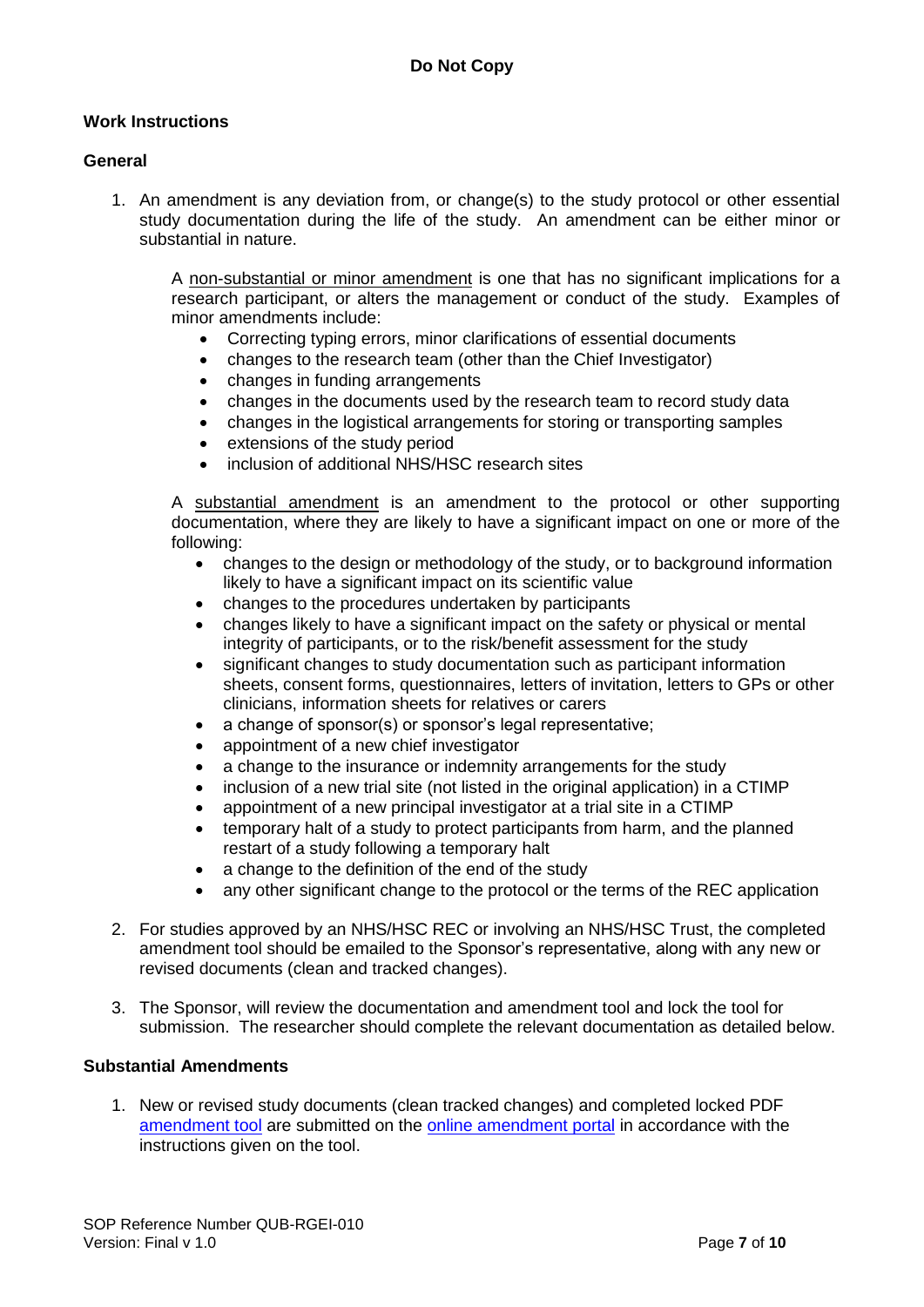## **Do Not Copy**

- 2. The REC that approved the study will issue an acknowledgement of a valid substantial amendment and will review the amendment and issue an opinion within 35 days.
- 3. If the research involves NHS/HSC Trusts and NI is lead, [Research Amendments](mailto:Research.Amendments@hscni.net) confirm receipt of valid substantial amendment and issue a categorisation email [\(A, B or C\)](https://www.myresearchproject.org.uk/help/hlpamendmentsresearch.aspx) with instructions regarding implementation (see below).

| Category:          | This category includes any amendment to a research project that has:                                                                                                                                                    |
|--------------------|-------------------------------------------------------------------------------------------------------------------------------------------------------------------------------------------------------------------------|
| A                  | Implications for, or affects, all participating NHS/HSC organisations hosting the<br>research project.                                                                                                                  |
| B                  | Implications for, or affects, specific participating NHS/HSC organisations hosting<br>the research project.                                                                                                             |
| C                  | No implications that require management or oversight by the participating<br>NHS/HSC organisations hosting the research project. However the amendment<br>should still be provided for information.                     |
| <b>New</b><br>site | Where the amendment is to add a new NHS/HSC site to the project, the set-up of<br>NHS/HSC this new site should proceed according to the process for local study set-up for<br>the nation where the new site is located. |

#### **Non-Substantial/Minor Amendments**

- 1. New or revised study documents (clean tracked changes) and completed locked PDF [amendment tool](https://www.myresearchproject.org.uk/help/hlpamendments.aspx#Amendment-Tool) are submitted on the **online amendment portal** in accordance with the instructions given on the tool.
- 2. If the research involves NHS/HSC Trusts and NI is lead, [Research Amendments](mailto:Research.Amendments@hscni.net) confirms receipt of valid substantial amendment and will issue a categorisation email [\(A, B or C\)](https://www.myresearchproject.org.uk/help/hlpamendmentsresearch.aspx) with instructions regarding implementation (see below).

| Category:          | This category includes any amendment to a research project that has:                                                                                                                                                    |
|--------------------|-------------------------------------------------------------------------------------------------------------------------------------------------------------------------------------------------------------------------|
| A                  | Implications for, or affects, all participating NHS/HSC organisations hosting the<br>research project.                                                                                                                  |
| B                  | Implications for, or affects, specific participating NHS/HSC organisations hosting<br>the research project.                                                                                                             |
| $\mathsf{C}$       | No implications that require management or oversight by the participating<br>NHS/HSC organisations hosting the research project. However the amendment<br>should still be provided for information.                     |
| <b>New</b><br>site | Where the amendment is to add a new NHS/HSC site to the project, the set-up of<br>NHS/HSC this new site should proceed according to the process for local study set-up for<br>the nation where the new site is located. |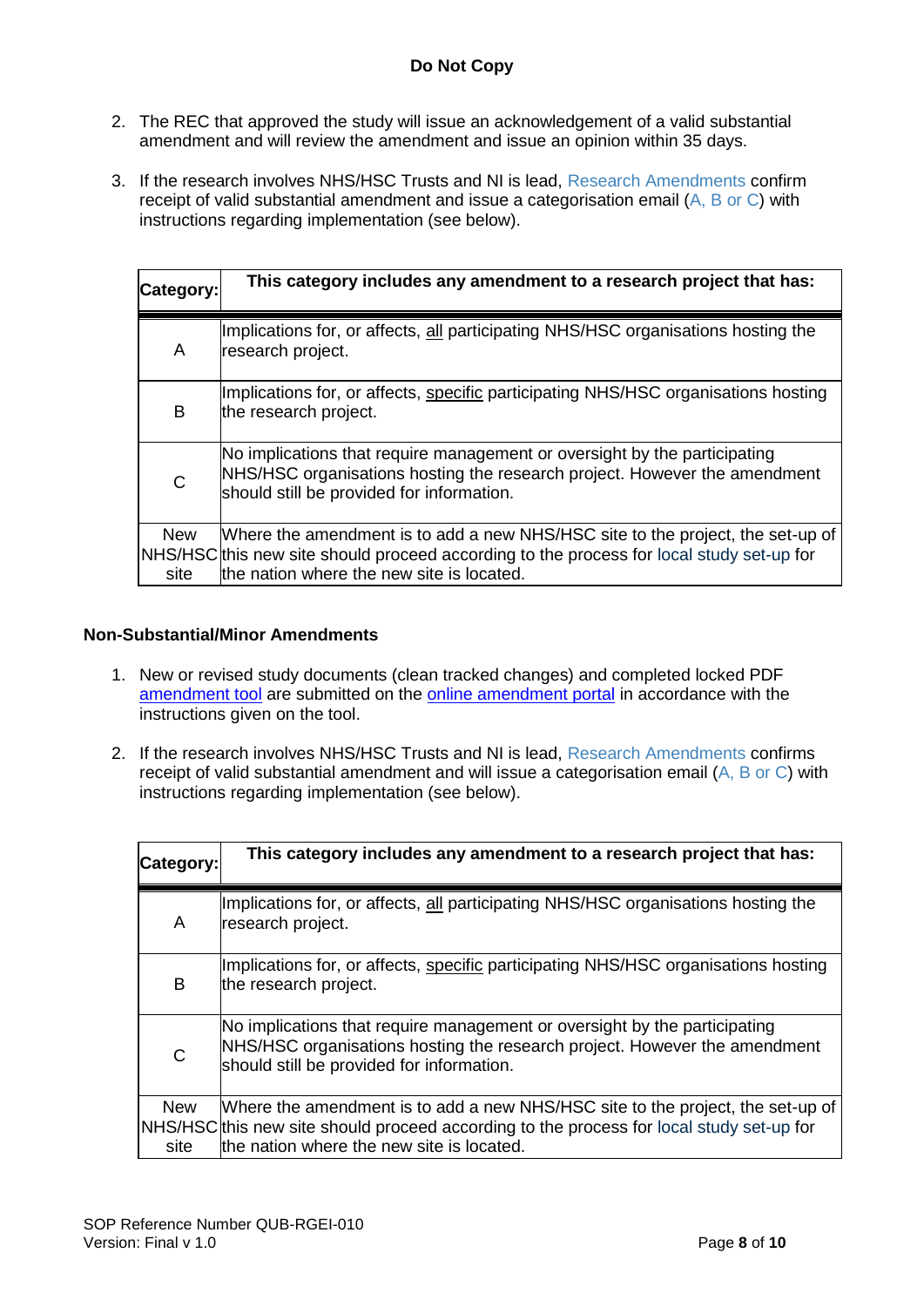3. NHS/HSC REC approval is not required for non-substantial amendments

#### **Implementation of Category A and B Amendments in NHS/HSC sites** *(from Amendments for projects conducted in NHS/HSC [https://www.myresearchproject.org.uk/help/hlpamendmentsresearch.aspx\)](https://www.myresearchproject.org.uk/help/hlpamendmentsresearch.aspx)*

# **Participating NHS organisations in England and/or Wales:**

For non-substantial amendments, requiring a study-wide review, you will receive confirmation of HRA and HCRW Approval via email if the amendment affects NHS sites in England and/or Wales.

For non-substantial no study-wide review required amendments you will not receive anything from the HRA. The automated acknowledgement email you receive when the amendment is submitted is your approval and the amendment can be implemented according to the categorisation information contained in the Amendment Tool.

After you have submitted your amendment, you should share your completed Amendment Tool with confirmation of amendment category and, if applicable, amended documents with relevant participating NHS organisations in England and/or Wales. In doing so, you should include the [NHS](http://www.rdforum.nhs.uk/content/contact-details/)  [R&D Office,](http://www.rdforum.nhs.uk/content/contact-details/) [LCRN](https://www.nihr.ac.uk/nihr-in-your-area/local-clinical-research-networks.htm) (where applicable) as well as the local research team.

Template emails are used to notify participating NHS organisations in England and Wales of an amendment:

- Template email [to share category A or B amendment documents with sites \(regulatory](https://www.myresearchproject.org.uk/help/help%20documents/Template_email_to_share_category_A_or_B_amendment_-_approvals_are_outstanding_v2_0.docx)  [approvals outstanding\)](https://www.myresearchproject.org.uk/help/help%20documents/Template_email_to_share_category_A_or_B_amendment_-_approvals_are_outstanding_v2_0.docx)
- [Template email for Category A or B amendment documents with sites –](https://www.myresearchproject.org.uk/help/help%20documents/Template_email_to_share_category_A_or_B_amendment_-_approvals_in_place_v2_0.docx) where regulatory [approvals in place](https://www.myresearchproject.org.uk/help/help%20documents/Template_email_to_share_category_A_or_B_amendment_-_approvals_in_place_v2_0.docx)
- [Template email to share category C amendment documents with sites](https://www.myresearchproject.org.uk/help/help%20documents/Template_email_to_share_category_C_amendment_docs_with_sites_v2_0.docx)
- [Template email to confirm implementation of an amendment](https://www.myresearchproject.org.uk/help/help%20documents/Template_email_to_confirm_implementation_of_an_amendment_v2_.0.docx)

#### *In Northern Ireland and/or Scotland*

For multicentre studies there is no need for you to send the amendment to R&D offices of participating organisations in these nations as the National Coordinating Function will pass this on to them along with any amended documents on your behalf.

However, researchers must share these documents with the research teams at relevant participating NHS/HSC organisations in Northern Ireland and/or Scotland who should prepare to implement the amendment. When approval is received you may implement your amendment at all participating NHS/HSC organisations in Northern Ireland and/or Scotland 35 days after organisations have received the amendment and all supporting documentation as long as:

- a. You have received all relevant regulatory approvals necessary for the amendment
	- $\circ$  If the last regulatory approval is received after the 35 day deadline, you may implement the amendment upon receipt of this approval, providing points (b) and (c) are satisfied.
- b. A participating NHS/HSC organisation does not request additional time to assess.